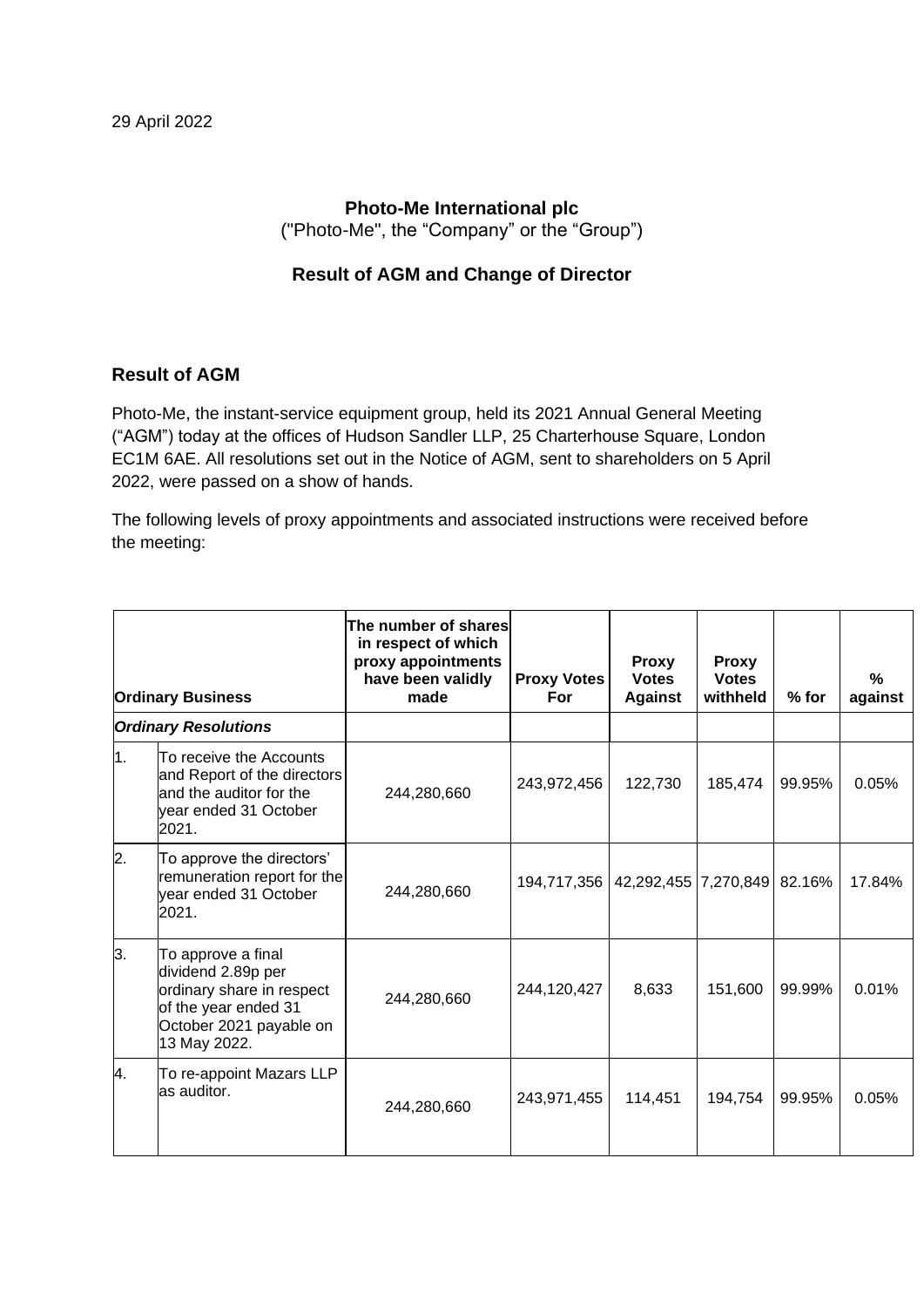| 5.                         | To authorise the directors<br>to fix the remuneration of<br>the auditor.                                                                                  | 244,280,660 | 243,972,134 | 112,155    | 196,371 | 99.95% | 0.05%  |
|----------------------------|-----------------------------------------------------------------------------------------------------------------------------------------------------------|-------------|-------------|------------|---------|--------|--------|
| 6.                         | To re-elect Emmanuel<br>Olympitis as director.                                                                                                            | 244,280,660 | 197,063,221 | 46,913,901 | 303,538 | 80.77% | 19.23% |
| 6.                         | To re-elect Emmanuel<br>Olympitis as director<br>(without controlling<br>shareholder's votes).                                                            | 106,332,064 | 59,114,625  | 46,913,901 | 303,538 | 55.75% | 44.25% |
| 7.                         | To re-elect Jean-Marc<br>Janailhac as director.                                                                                                           | 244,280,660 | 243,520,659 | 426,463    | 333,538 | 99.83% | 0.17%  |
| 8.                         | To elect Tania Crasnianski<br>as director.                                                                                                                | 244,280,660 | 243,609,176 | 474,418    | 197,066 | 99.81% | 0.19%  |
| 9.                         | To elect Camille Claverie<br>as director.                                                                                                                 | 244,280,660 | 239,566,801 | 4,499,674  | 214,185 | 98.16% | 1.84%  |
| 10.                        | To elect René Proglio as<br>director.                                                                                                                     | 244,280,660 | 238,460,019 | 5,611,973  | 208,668 | 97.70% | 2.30%  |
| 10.                        | To elect René Proglio as<br>director (without controlling<br>shareholder's votes).                                                                        | 106,332,064 | 100,511,423 | 5,611,973  | 208,668 | 94.71% | 5.29%  |
| 11.                        | To elect Sigieri Diaz della<br>Vittoria Pallavicini as<br>director.                                                                                       | 244,280,660 | 243,820,419 | 275,425    | 184,816 | 99.89% | 0.11%  |
| 11.                        | To elect Sigieri Diaz della<br>Vittoria Pallavicini as<br>director (without controlling<br>shareholder's votes).                                          | 106,332,064 | 105,871,823 | 275,425    | 184,816 | 99.74% | 0.26%  |
|                            | <b>Special Business</b>                                                                                                                                   |             |             |            |         |        |        |
|                            | <b>Ordinary Resolution</b>                                                                                                                                |             |             |            |         |        |        |
| 12.                        | To authorise the directors<br>to allot shares and grant<br>rights to subscribe for, or<br>convert any security into,<br>shares up to a maximum<br>amount. | 244,280,660 | 243,647,151 | 405,564    | 227,945 | 99.83% | 0.17%  |
| <b>Special Resolutions</b> |                                                                                                                                                           |             |             |            |         |        |        |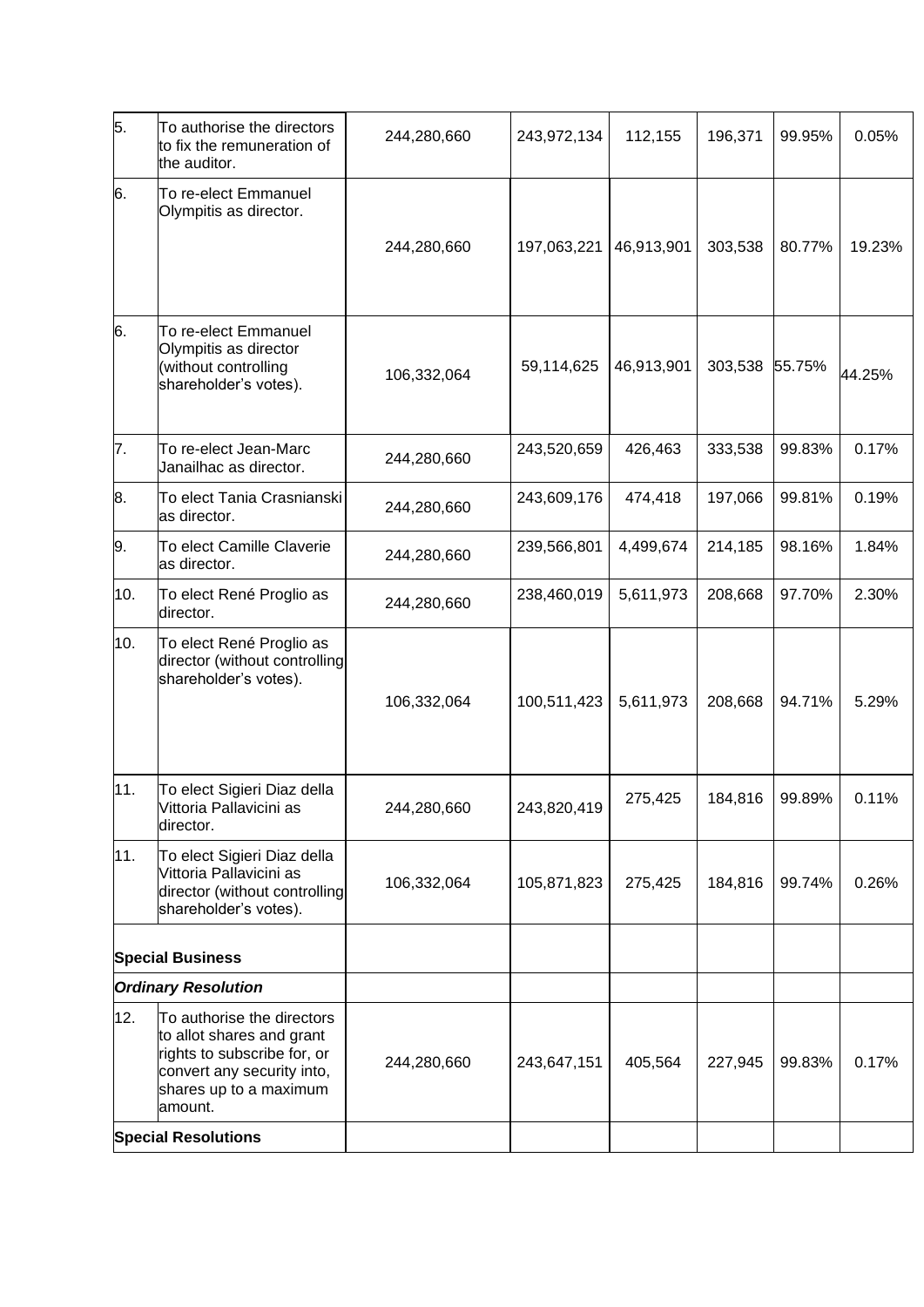| 13. | To allow general meetings<br>other than an Annual<br>General Meeting may be<br>called on not less than 14<br>clear days' notice.                         | 244,280,660 | 242,842,072 | 1,281,096 | 157,492 | 99.48% | 0.52%    |
|-----|----------------------------------------------------------------------------------------------------------------------------------------------------------|-------------|-------------|-----------|---------|--------|----------|
| 14. | To enable directors to allot l<br>shares for cash without<br>first offering them to<br>existing shareholders.                                            | 244,280,660 | 234,640,744 | 9,450,092 | 189,824 | 96.13% | 3.87%    |
| 15. | To grant additional rights<br>to the directors to enable<br>them to allot shares for<br>cash without first offering<br>them to existing<br>shareholders. | 244,280,660 | 243,106,809 | 976,692   | 197,159 | 99.60% | $0.40\%$ |
| 16. | To authorise the Company<br>to make market purchases<br>of its own shares.                                                                               | 244,280,660 | 243,704,973 | 296,619   | 279,068 | 99.88% | 0.12%    |

#### **Notes:**

- 1. Votes withheld have not been counted in the calculation of the proportion of the votes "for" and "against" resolutions.
- 2. Valid proxy instructions were received in respect of 244,280,660 shares representing 64.62% of the issued share capital.
- 3. Any proxy appointments which gave discretion to the Chairman have been included in the "for" total.

# **Change of Director**

Mr Jean-Marcel Denis today resigned as a Non-executive Director of the Company effective immediately after the Company's AGM. Mr Jean-Marcel Denis was Chairman of the Audit Committee and a member of the Nomination and Remuneration Committees. The Board thanks Mr Denis for his years of dedicated and loyal service to the Group and wishes him and his family well for the future.

Mr René Proglio, Non-executive Director and member of the Audit Committee, succeeds Mr Jean-Marcel Denis as Chairman of the Audit Committee, also effective as of today immediately after the Company's AGM. The Audit Committee will therefore comprise Sir John Lewis, Mr Emmanuel Olympitis, and Ms Françoise Coutaz-Replan, with Mr Proglio as its Chairman. The Board wishes Mr Proglio well in his new role.

### **Enquiries:**

### **Photo-Me International plc**